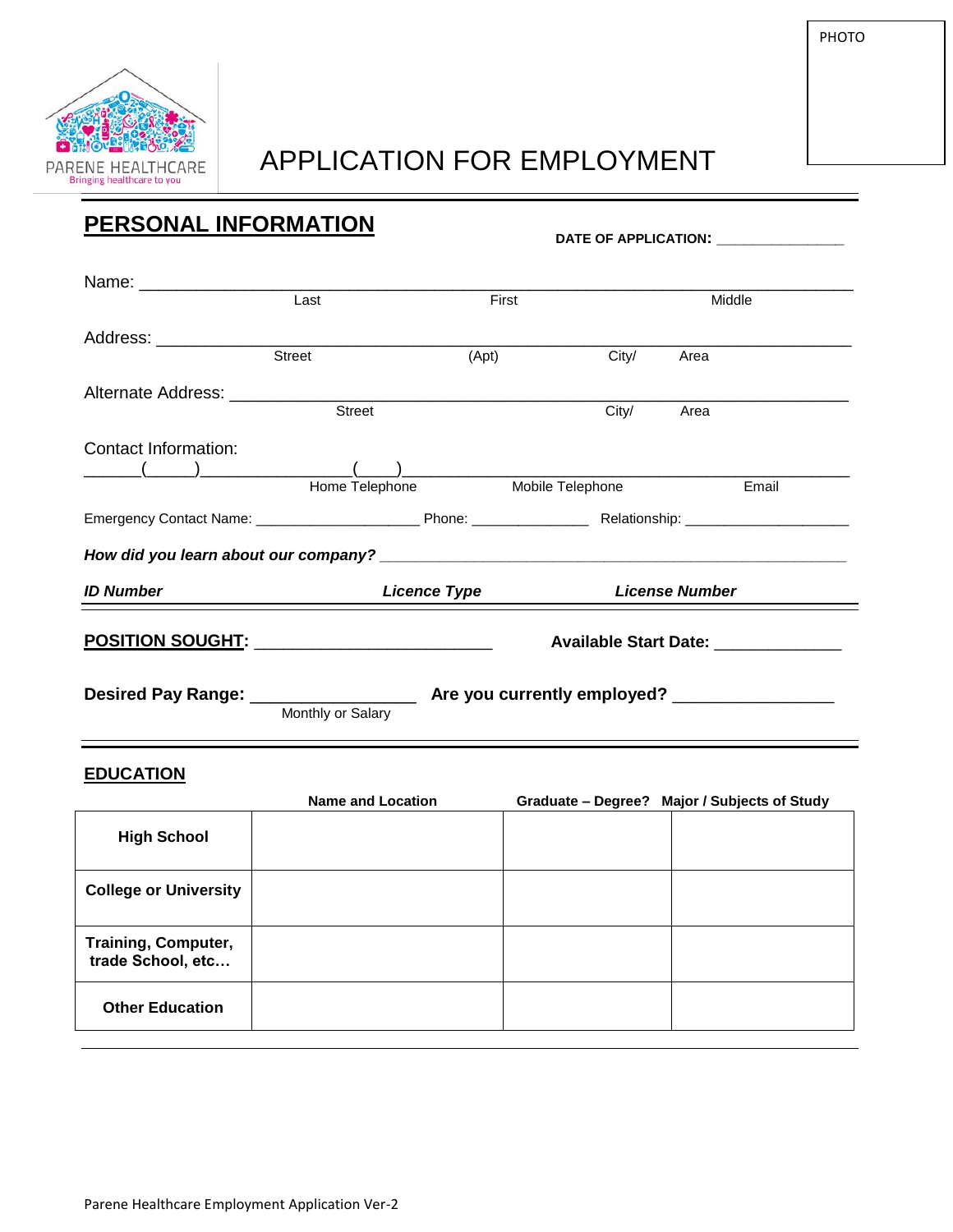**Please list your areas of highest proficiency, special skills or other items that may contribute to your abilities in performing the above-mentioned position.**

\_\_\_\_\_\_\_\_\_\_\_\_\_\_\_\_\_\_\_\_\_\_\_\_\_\_\_\_\_\_\_\_\_\_\_\_\_\_\_\_\_\_\_\_\_\_\_\_\_\_\_\_\_\_\_\_\_\_\_\_\_\_\_\_\_\_\_\_\_\_\_\_\_\_\_\_\_\_\_\_\_\_\_\_\_\_\_\_\_ \_\_\_\_\_\_\_\_\_\_\_\_\_\_\_\_\_\_\_\_\_\_\_\_\_\_\_\_\_\_\_\_\_\_\_\_\_\_\_\_\_\_\_\_\_\_\_\_\_\_\_\_\_\_\_\_\_\_\_\_\_\_\_\_\_\_\_\_\_\_\_\_\_\_\_\_\_\_\_\_\_\_\_\_\_\_\_\_\_ \_\_\_\_\_\_\_\_\_\_\_\_\_\_\_\_\_\_\_\_\_\_\_\_\_\_\_\_\_\_\_\_\_\_\_\_\_\_\_\_\_\_\_\_\_\_\_\_\_\_\_\_\_\_\_\_\_\_\_\_\_\_\_\_\_\_\_\_\_\_\_\_\_\_\_\_\_\_\_\_\_\_\_\_\_\_\_\_\_

## **PREVIOUS EXPERIENCE**

Please list beginning from most recent

| <b>Dates Employed</b>                              | <b>Company Name</b> | Location | <b>Role/Title</b> |  |  |
|----------------------------------------------------|---------------------|----------|-------------------|--|--|
|                                                    |                     |          |                   |  |  |
| Job notes, tasks performed and reason for leaving: |                     |          |                   |  |  |
|                                                    |                     |          |                   |  |  |
|                                                    |                     |          |                   |  |  |
| <b>Dates Employed</b>                              | <b>Company Name</b> | Location | <b>Role/Title</b> |  |  |
|                                                    |                     |          |                   |  |  |
| Job notes, tasks performed and reason for leaving: |                     |          |                   |  |  |
|                                                    |                     |          |                   |  |  |
|                                                    |                     |          |                   |  |  |
|                                                    |                     |          |                   |  |  |
| <b>Dates Employed</b>                              | <b>Company Name</b> | Location | <b>Role/Title</b> |  |  |
| Job notes, tasks performed and reason for leaving: |                     |          |                   |  |  |
|                                                    |                     |          |                   |  |  |
|                                                    |                     |          |                   |  |  |
|                                                    |                     |          |                   |  |  |